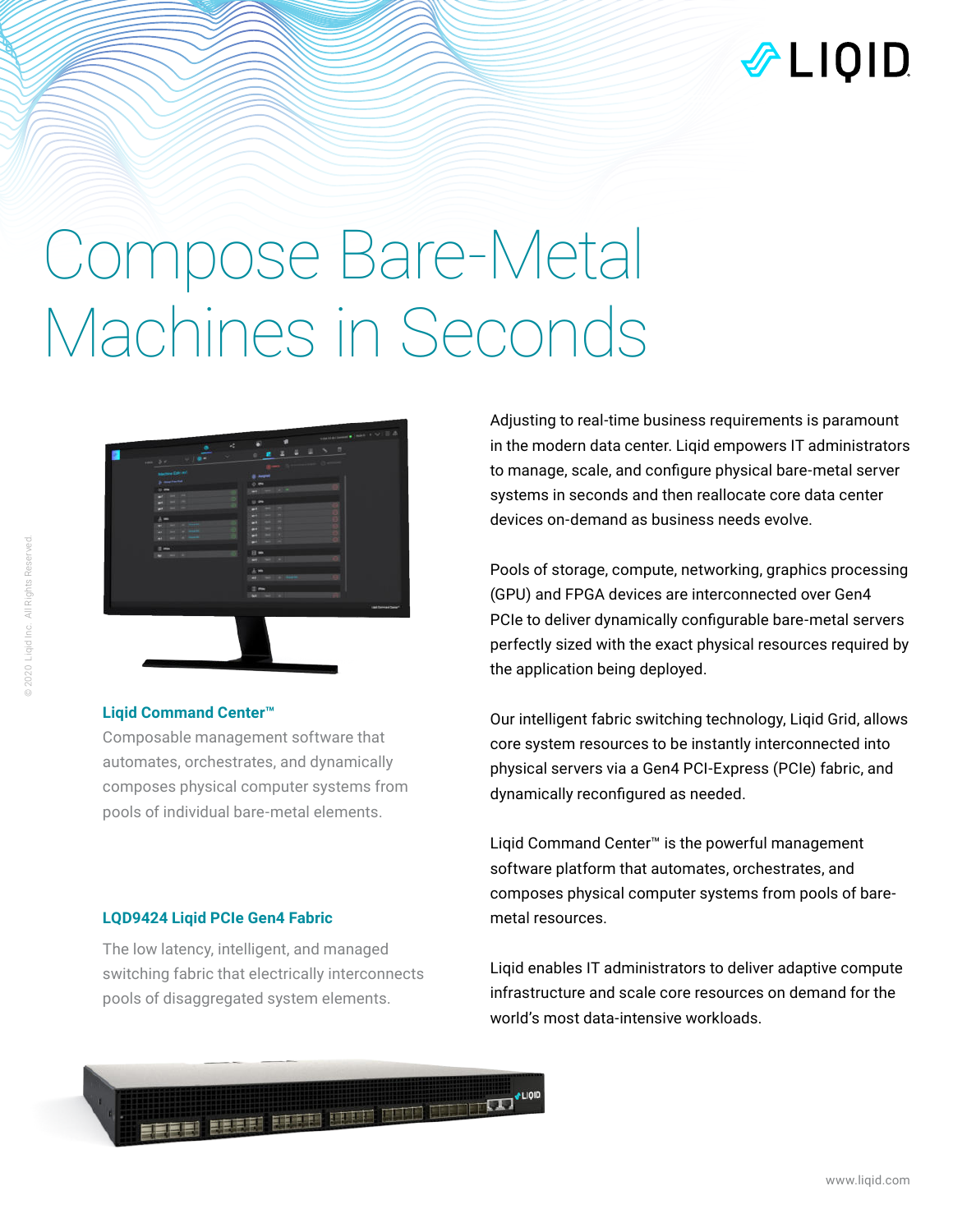# **TECHNICAL SPECIFICATIONS**



## **Liqid Command Center™ Management Software** SKU L20SW-CC9000-000 Description Liqid Command Center 2.2 Orchestration Software Bare-Metal Machine Orchestration Policy-based Automation and Provisioning Cluster Management (Create, Edit, Delete) Bare-Metal Machine Management (Create, Edit, Delete) Device Management (CPU, NIC, SSD/HDD, GPU and FPGA) Package Management (OS Deployment, Configuration, Snapshots) Advanced Cluster, Machine, and Device Statistics & Monitoring Multiple Control Methods: GUI, RESTful API, and CLI

Secure, Remote Configuration and Management over IPv4/IPv6

Fabric Scale-Out & Scale-Up Capable

High Availability (Device/machine failover and migration) Error, Event and Status Notifications

System Alarms

Advanced GPU peer-to-peer support Advanced Fabric DMA NIC Multi-Fabric Support

### **LQD9424 Liqid PCIe Gen4 Fabric Hardware Specifications**

| <b>SKU</b>             | L9424-096L24-04N                                                   |
|------------------------|--------------------------------------------------------------------|
| Description            | Grid LQD9424 // 1U half-width, PCIe Gen 4.0 Switch, 24 Ports, Data |
| Solution               | Composable Infrastructure Controller                               |
| Management             | Liqid Command Center <sup>™</sup>                                  |
| Protocol               | Managed PCIe Gen 4.0 Switching Fabric                              |
| Architecture           | Disaggregated Bare-metal Infrastructure                            |
| Physical Interconnect  | Photonics and/or Copper over MiniSAS HD Cabling                    |
| Number of Ports        | Up to 24-Ports per switch, Gen4.0 x4 per Port                      |
| Port Bandwidth         | 16 GB/s - Full Duplex                                              |
| <b>Total Bandwidth</b> | $384$ GB/s - Full Duplex                                           |
| Port Latency           | $100$ ns                                                           |
| Port Configurations    | x4, x8, or x16 (SRIS Ready)                                        |
| Management port        | Secured, 1 GBASE-T                                                 |
| Fail Over              | N+1 Support via Multi Switch                                       |
| Scalable               | Multi-switch Topologies - Star, Mesh, other                        |
| <b>Typical Power</b>   | 225W                                                               |
| Input Voltage          | 90-264 VAC                                                         |
| <b>PSU</b>             | 200 W x2 (Redundant fail in place, field replaceable)              |
| Cable                  | Mini-SAS HD - short and long range copper or photonics             |
| <b>Dimensions</b>      | 1 RU (H - 43.8 mm, W - 200.0 mm, D - 508.0 mm)                     |
| Weight                 | 6.75 kg (15 LB)                                                    |

ME HEEM EREEL EREEL EEEDLEKKE

 $2 - 101$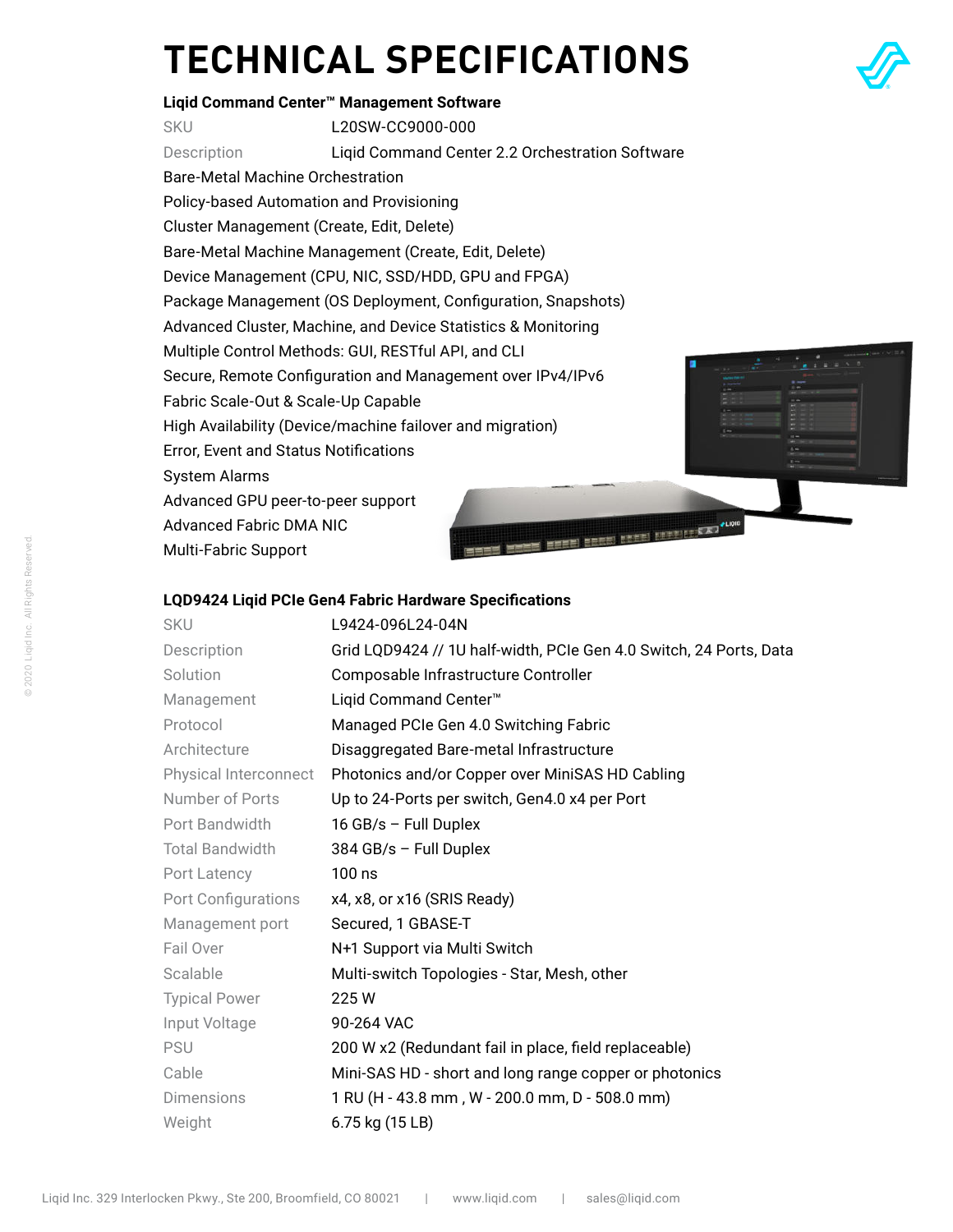

# Compose Bare-Metal Machines in Seconds



### **Liqid Command Center™**

Composable management software that automates, orchestrates, and dynamically composes physical computer systems from pools of individual bare-metal elements.

#### **LQD9448 Liqid PCIe Gen4 Fabric**

The low latency, intelligent, and managed switching fabric that electrically interconnects pools of disaggregated system elements.

Adjusting to real-time business requirements is paramount in the modern data center. Liqid empowers IT administrators to manage, scale, and configure physical bare-metal server systems in seconds and then reallocate core data center devices on-demand as business needs evolve.

Pools of storage, compute, networking, graphics processing (GPU) and FPGA devices are interconnected over Gen4 PCIe to deliver dynamically configurable bare-metal servers perfectly sized with the exact physical resources required by the application being deployed.

Our intelligent fabric switching technology, Liqid Grid, allows core system resources to be instantly interconnected into physical servers via a Gen4 PCI-Express (PCIe) fabric, and dynamically reconfigured as needed.

Liqid Command Center™ is the powerful management software platform that automates, orchestrates, and composes physical computer systems from pools of baremetal resources.

Liqid enables IT administrators to deliver adaptive compute infrastructure and scale core resources on demand for the world's most data-intensive workloads.